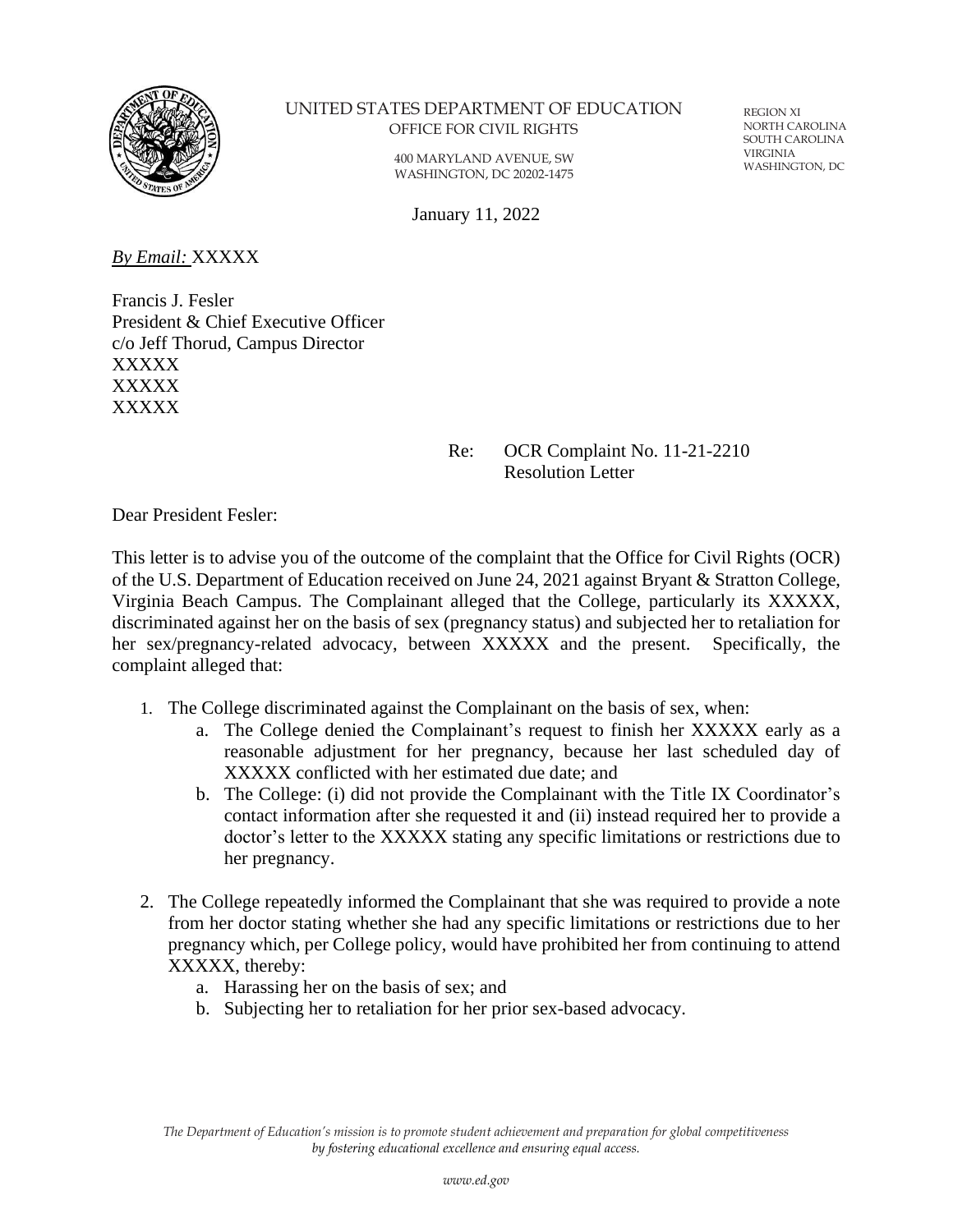OCR enforces Title IX of the Education Amendments of 1972 (Title IX), 20 U.S.C. §§ 1681 et seq., and its implementing regulation at 34 C.F.R. Part 106, which prohibit discrimination on the basis of sex in any program or activity receiving federal financial assistance. The laws enforced by OCR prohibit retaliation against any individual who asserts rights or privileges under these laws or who files a complaint, testifies, assists, or participates in a proceeding under these laws. Because the College receives federal financial assistance from the Department of Education, OCR has jurisdiction over it pursuant to Title IX.

### **Summary of Investigation**

During the investigation to date, OCR reviewed information provided by the Complainant and the College, and interviewed the Complainant and College staff.

Before OCR completed its investigation, the College expressed a willingness to resolve concerns raised with respect to Allegation 1(a) pursuant to Section 302 of OCR's *Case Processing Manual*. Section 302 states that allegations may be resolved prior to OCR making a determination, if a school expresses an interest in resolving the allegations, and OCR determines that it is appropriate to resolve them because OCR's investigation has identified concerns that can be addressed through a resolution agreement.

Further, after carefully considering all of the information obtained during the investigation, OCR found insufficient evidence to substantiate Allegations 1(b)(i), 1(b)(ii), 2(a), and 2(b), pursuant to Section 303(a) of OCR's *Case Processing Manual*.

Below is a summary of the evidence obtained to date by OCR regarding the concerns identified with respect to Allegation 1(a), as well as OCR's findings and conclusions regarding Allegations  $1(b)(i)$ ,  $1(b)(ii)$ ,  $2(a)$ , and  $2(b)$ .

# **Legal Standards**

### Marital or Parental Status

The Title IX regulation, at 34 C.F.R. § 106.40(a), provides that a school may not apply any rule concerning a student's actual or potential parental, family, or marital status which treats students differently on the basis of sex.

The Title IX regulation, at 34 C.F.R. § 106.40(b)(1), also prohibits a school from discriminating against a student or excluding the student from its education program or activity on the basis of the student's pregnancy, childbirth, false pregnancy, termination of pregnancy or recovery therefrom, unless the student requests voluntarily to participate in a separate portion of the program or activity of the school. In addition, the Title IX regulation, at 34 C.F.R. § 106.40(b)(2), provides that a school may require such a student to obtain the certification of a physician that the student is physically and emotionally able to continue participation so long as such a certification is required of all students for other physical or emotional conditions requiring the attention of a physician.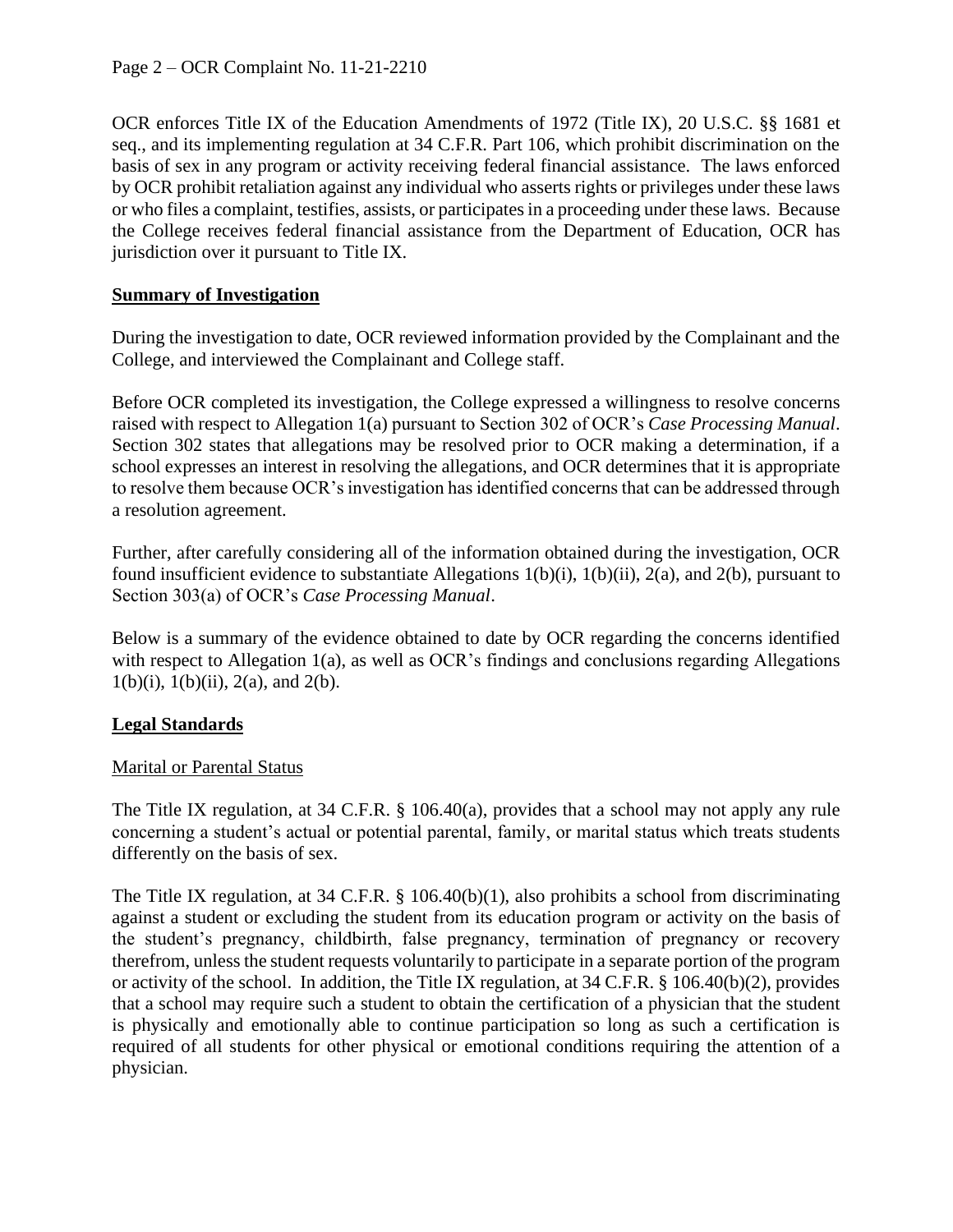### Sex-Based Harassment

The regulation implementing Title IX, at  $34 \text{ C.F.R.} \$   $8 \cdot 106.31(a)$ , states as follows: "Except as provided elsewhere in this part, no person shall, on the basis of sex, be excluded from participation in, be denied the benefits of, or be subjected to discrimination under any academic, extracurricular, research, occupational training, or other education program or activity operated by a [school] which receives Federal financial assistance."

Sex-based harassment, which may include acts of verbal, nonverbal, or physical aggression, intimidation, or hostility based on sex or sex-stereotyping, but not involving conduct of a sexual nature, is also a form of discrimination to which a school must respond if it rises to a level that denies or limits a student's ability to participate in or benefit from the educational program. In cases of such harassment, a school has an obligation to respond promptly and equitably.

#### Retaliation

The Title IX regulation, at 34 C.F.R. § 106.71(a), prohibits retaliation against any individual who asserts rights or privileges under Title IX or who makes a report or complaint, testifies, assists, participates or refuses to participate in a proceeding under Title IX.

The following three elements must be satisfied to establish an initial, or prima facie, case of retaliation: 1) an individual engaged in a protected activity (e.g., filed a complaint or asserted a right under a law enforced by OCR); 2) an individual experienced an adverse action; and 3) there is some evidence of a causal connection between the protected activity and the adverse action. When these elements have been established, OCR then determines whether there is a legitimate, non-retaliatory reason for the adverse action; and if so, whether the reason is a pretext, or excuse, for retaliation.

An adverse action is something that could deter a reasonable person from engaging in protected activity. Petty slights, minor annoyances, and lack of good manners do not normally constitute adverse actions.

#### **Findings of Fact**

The Complainant was a student in the XXXXX (which we will refer to as the Program) at the College during the XXXXX-XXXXX academic year. The Complainant was enrolled in the XXXXX XXXXX Course for the XXXXX XXXXX semester. She was also pregnant during the XXXXX XXXXX and XXXXX XXXXX semesters, with an estimated due date of XXXXX.

On XXXXX, the Complainant wrote in an email to the Program's XXXXX XXXXX Coordinator (whom we will refer to as the XXXXX XXXXX Coordinator) that her last scheduled class of XXXXX was on XXXXX, and that her estimated due date was on XXXXX. Given the close proximity in time between her last XXXXX class and her due date, the Complainant stated that she did not want to risk failing because of any inability to attend her last XXXXX class. The Complainant asked the XXXXX Coordinator if she could complete her last scheduled day of XXXXX a week early if her "circumstances change and it is indicated that I will deliver earlier."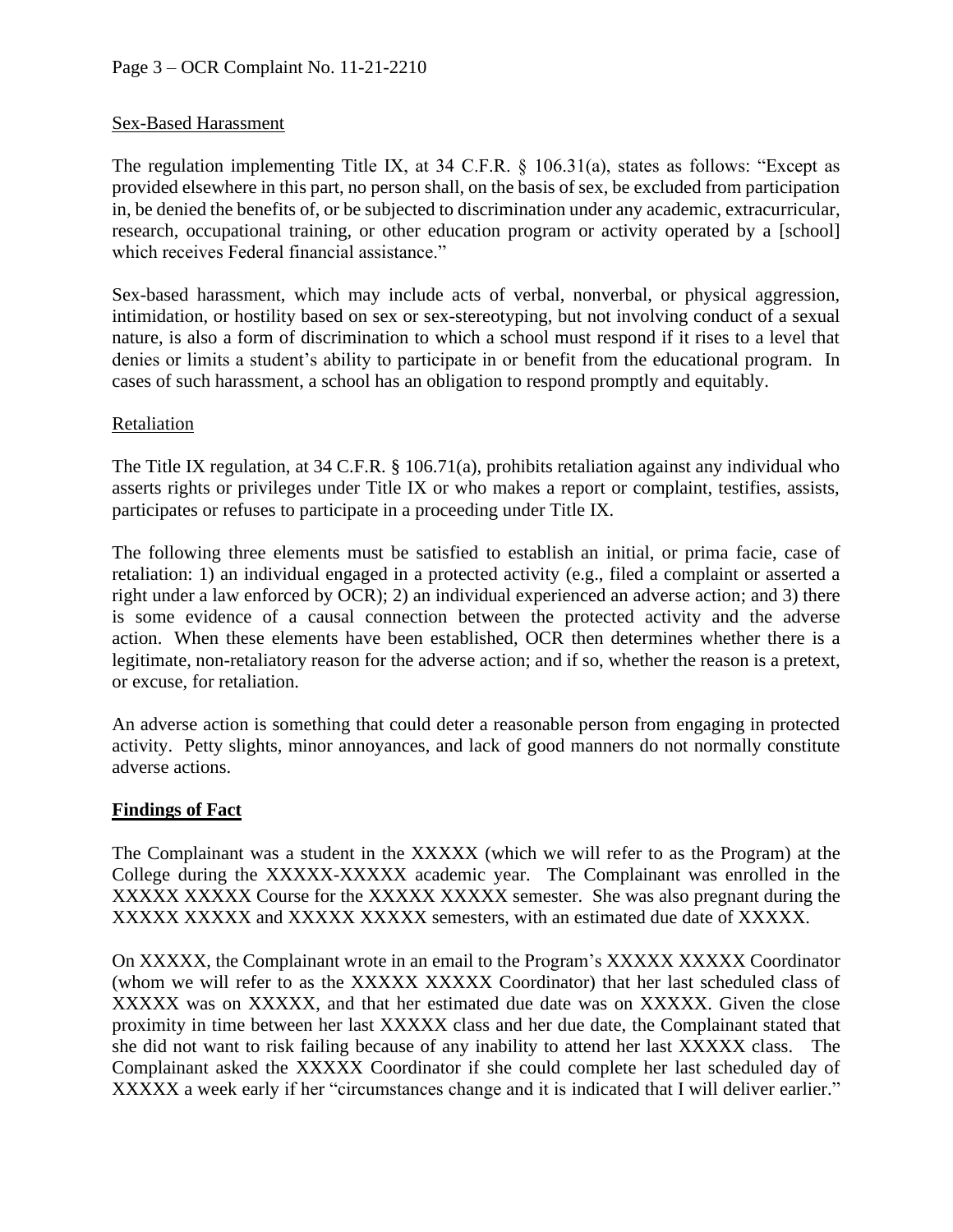She stated that her intent was to avoid any last-minute coordination or "ultimately course dismissal," and that she was seeking advice in this regard.

That same day, the XXXXX Coordinator responded that the XXXXX schedule cannot be "changed due to personal concerns" and it is "impossible to equitably accommodate the personal concerns of every student." She added that if the Complainant was unable to attend XXXXX due to an excusable absence, then they could discuss it at that time. Additionally, the XXXXX Coordinator attached the Program's Student Handbook to the email and directed the Complainant to reference pages 21 and 22, as well as page 28, of the Student Handbook.

OCR reviewed the Student Handbook. Pages 21 and 22 detail the Program's attendance policy, including the procedures and consequences for excused and unexcused absences from XXXXX classes or activities. Page 28 includes a "XXXXX Policy," which states that "[l]etters from health care providers regarding student illness, including pregnancy, must include specific limitations or restrictions, as well as a statement defining classroom and XXXXX activities allowed. Additionally, students are not permitted to attend XXXXX classes or activities with restrictions. Any restrictions or limitations must be followed up by a written release from the physician before returning to full activity."

On XXXXX, the Complainant emailed her Academic Advisor asking for the name of the Title IX Coordinator for the College. Additionally, in her email, the Complainant stated that she has an issue because she is not allowed to complete her last scheduled XXXXX class early in order to ensure it does not conflict with her due date. That same day, the Academic Advisor responded by email and provided the name of the College's Title IX Coordinator to the Complainant.

On XXXXX, the Director of XXXXX emailed the Complainant stating that page 28 of the Student Handbook is in place and the Complainant would need a letter from her doctor regarding any limitations. The Director also stated that the Complainant would not be able to attend XXXXX with any limitations, but that the College would give her an Incomplete in XXXXX and allow her to complete her remaining hours in that circumstance.

That same day, the Complainant responded to the Director by email and asked her whether the Program and the College require documentation from her doctor stating that she does not have any limitations due to her pregnancy. Later that day, the Director sent an email to the Complainant confirming that the College would need documentation from her doctor. In response, on XXXXX, the Complainant submitted to the College a letter from her doctor stating that the Complainant is pregnant with a due date of XXXXX, and she "is clear to attend school without any physical limitations until date of delivery."

On XXXXX, the Complainant emailed the Director asking when she would be able to complete her last XXXXX day. She also stated that another student was able to complete one XXXXX class early because she had a conflicting appointment. That same day, the Director responded that the Complainant should not "compare another student's situation/circumstances to justify your current situation." The Director continued by stating, "[w]e did not mention we would not accommodate you. What was discussed is that we cannot give you exact dates for you to complete your XXXXX rotation early because of one or more of the following" issues: the XXXXX Coordinator may not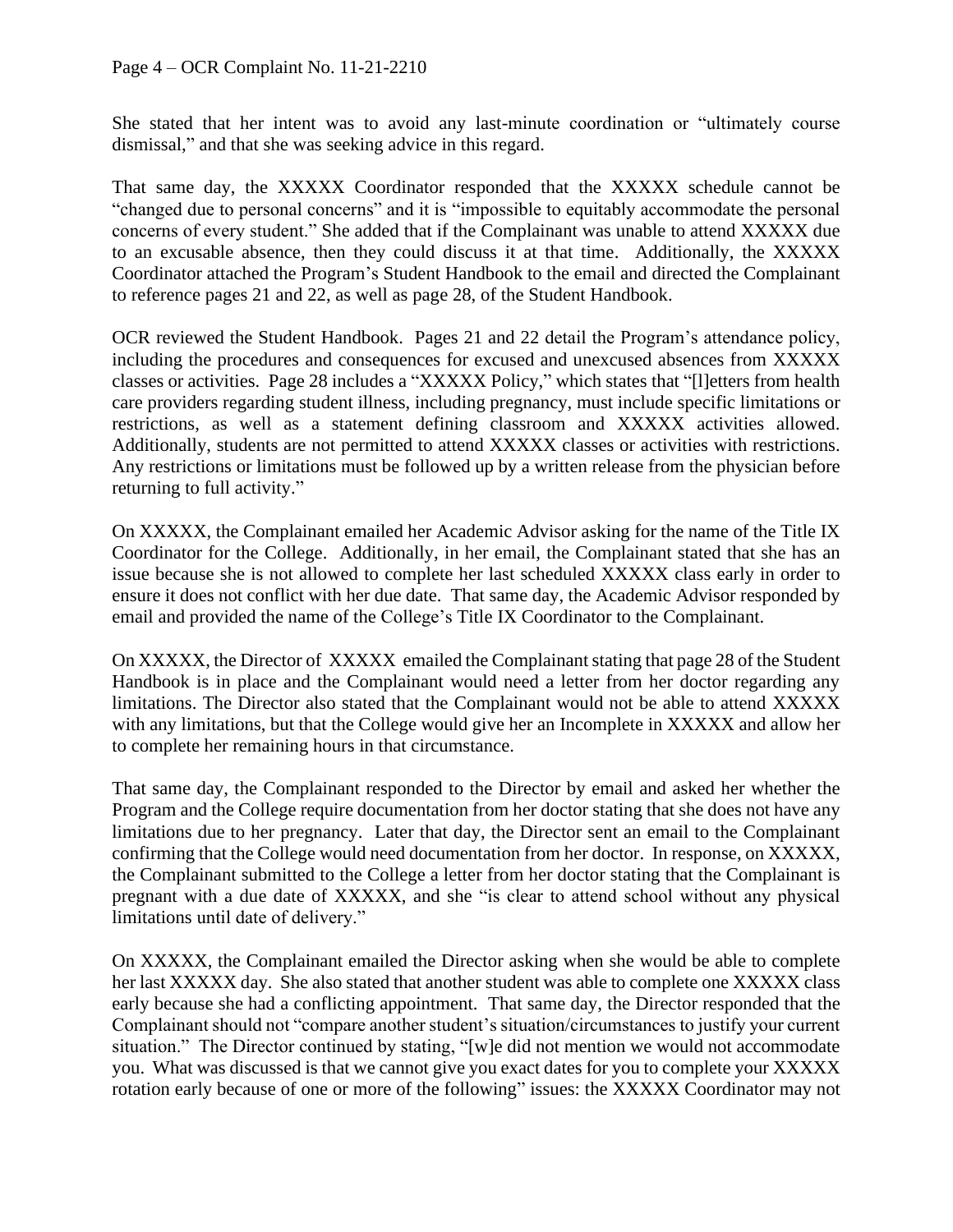have the space available due to the limited number of students that can be assigned per facility policy; the Complainant may be able to complete all hours required prior to the expected due date, such that additional time may not be warranted; and, as a last resort, an Incomplete can be given.

After consultation with OCR, on XXXXX, the College offered the Complainant the opportunity to complete her last day of XXXXX scheduled for XXXXX, approximately one week early, on XXXXX, as the Complainant had originally proposed. The Complainant and the College provided OCR with documentation indicating that on XXXXX, the Complainant responded to the College that she will attend her last day of XXXXX on XXXXX, and she participated in her XXXXX on that date.

The College also stated that the previously described XXXXX Policy contained in the Student Handbook was revised in September 2021. The subsection pertaining to pregnancy now reads:

Any student being treated by a doctor with any other injury, illness, or condition (including a student in late pregnancy) will be required to furnish a clearance statement from a health care provider. Letters from health care providers must include specific limitations or restrictions as well as a statement defining classroom and XXXXX activities allowed. Students are not permitted to attend XXXXX with restrictions that could impede the student's ability to safely provide patient care. Any such restrictions or limitations must be followed up by a written release from the physician before returning to full activity.

## **Analysis**

### Allegation 1(a)

The Complainant alleged that the College discriminated against her on the basis of sex, when the College denied her request to finish her last XXXXX class early as a reasonable adjustment for her pregnancy, because her last scheduled day of XXXXX conflicted with her estimated due date. OCR determined that on XXXXX, after consultation with OCR, the College offered the Complainant the opportunity to complete her last day of XXXXX scheduled for XXXXX, approximately one week early, on XXXXX. OCR confirmed that the Complainant agreed to this arrangement, and ultimately completed her XXXXX on that date. Therefore, OCR found that during the course of OCR's investigation, the College resolved any individual concerns pertaining to the Complainant's request for a reasonable adjustment, and that no further individual relief is available to the Complainant.

However, despite the College's resolution of the Complainant's individual concerns, based on the College's response to the Complainant's request for a reasonable adjustment, OCR has broader concerns regarding the College's response to student requests for reasonable adjustments based on parental status, including pregnancy and related conditions, including its obligation to ensure that students are not excluded from their education programs or activities on the basis of that status.

Here, OCR found that when the Complainant initially approached the College about a reasonable adjustment for her pregnancy on XXXXX, the College stated that the XXXXX schedule cannot be "changed due to personal concerns" and it is "impossible to equitably accommodate the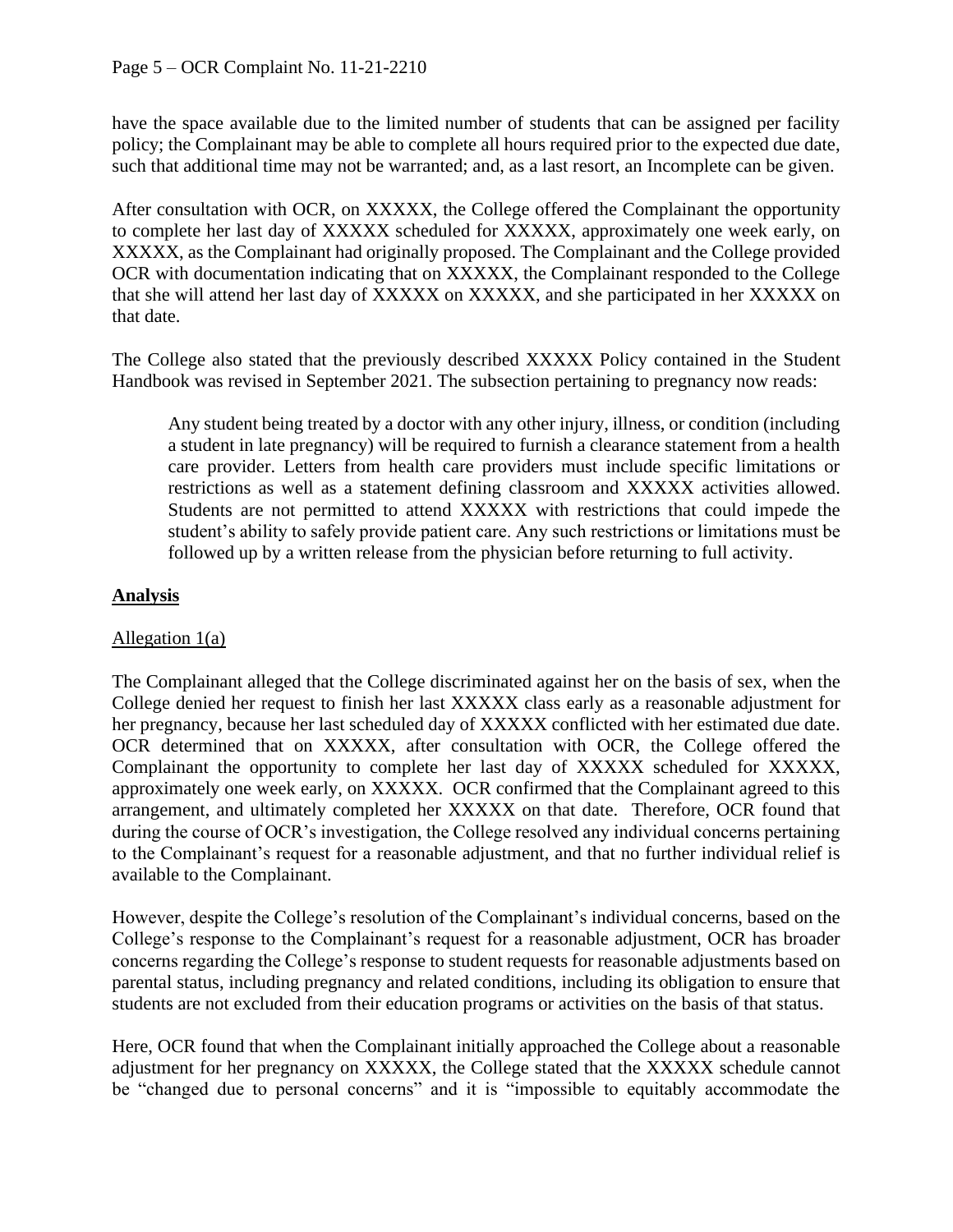personal concerns of every student." It then referred the Complainant to the XXXXX Policy. OCR notes that in response to OCR's information request asking for the College's programs/policies pertaining to reasonable adjustments due to pregnancy, the College provided OCR only with its XXXXX Policy.

After the College told the Complainant that she was required to provide a letter from her doctor regarding any limitations or restrictions on XXXXX, pursuant to the XXXXX Policy, that same day, the Complainant provided a doctor's letter attesting that she did not have any limitations. Thereafter, the Complainant indicated that she sought to make a request for a reasonable adjustment on XXXXX regarding her last day of XXXXX; however, she was told that dates for completing her XXXXX could not be provided at that time, even though she had already provided the doctor's letter as requested. Therefore, despite the Complainant providing the documentation requested by the College pursuant to its XXXXX Policy, the College failed to process the Complainant's request for a reasonable adjustment on XXXXX.

Given the above, OCR has concerns that the College may be relying on its XXXXX whenever there is a request for an adjustment to the regular program that is reasonable and responsive to a student's temporary pregnancy status. The XXXXX Policy, even in its revised form, makes no reference to reasonable adjustments, and to date, the College has not provided, nor has OCR found, any evidence indicating that there is an alternative policy related to reasonable adjustments due to pregnancy status. Rather, the XXXXX Policy appears to be designed to assess whether students with illness, injuries, or medical conditions (including but not limited to pregnancy) have limitations or restrictions impacting whether they are able to safely participate in the College's programs or activities. As such, OCR has concerns that staff may not have sufficient guidance to respond appropriately to a request for a reasonable adjustment due to pregnancy status.

OCR also notes that a school may require a student to obtain the certification of a physician that the student is physically and emotionally able to continue participation in the educational program so long as it is also applied to all students with other physical or emotional conditions requiring the attention of a physician. However, in doing so, the College must still ensure that students are not excluded, based on pregnancy status, from its education program or activity.

While the XXXXX Policy appears to apply to students with injuries, illnesses, or other conditions, in addition to pregnancy status, the language does not clearly indicate whether a pregnant student would be excluded from continued participation in XXXXX even after providing the required information. Particularly given the Director's statement that the Complainant would not be able to attend XXXXX if she was found to have any limitations (ostensibly including situations in which a doctor cleared her or where the limitation could be accommodated through a reasonable adjustment), OCR has concerns with how the XXXXX Policy, as written, is being interpreted by College staff.

As stated above, the College requested to resolve OCR's concerns regarding its compliance with Title IX, which OCR determined is appropriate. Therefore, OCR will resolve these concerns pursuant to Section 302 of OCR's *Case Processing Manual*.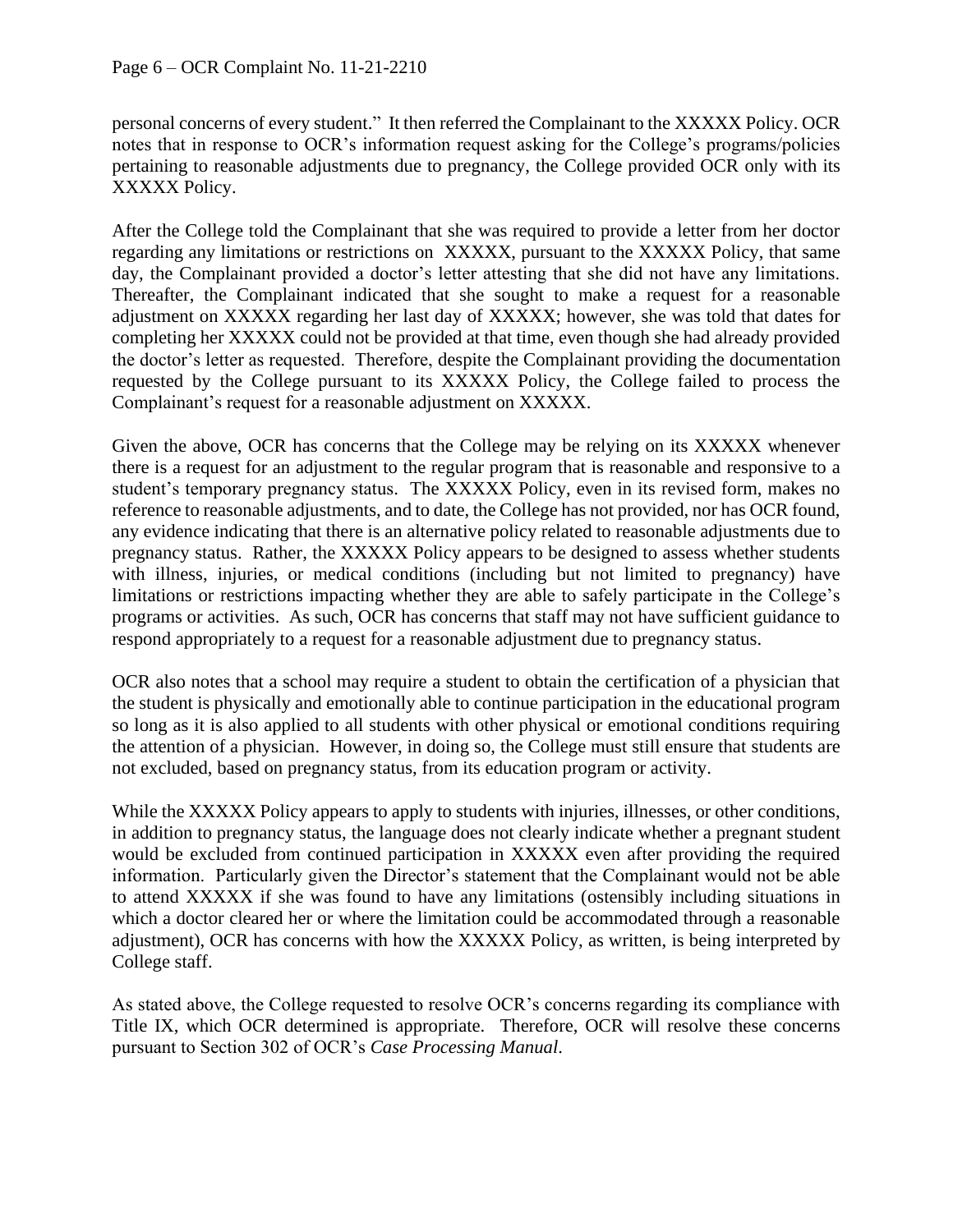# Allegation 1(b)(i)

Next, the Complainant alleged that the College discriminated against her on the basis of sex, when the College did not provide her with the Title IX Coordinator's contact information after she requested it. However, the evidence demonstrates that after the Complainant requested such information from her Academic Advisor on XXXXX, the Academic Advisor provided the information to the Complainant on the same day. OCR further notes that the Title IX Coordinator's name, title, address, email, and telephone number are included in the College's Official Catalog, which is available online.<sup>1</sup> Therefore, OCR found insufficient evidence to substantiate Allegation  $1(b)(i)$ .

### Allegation 1(b)(ii)

The Complainant also alleged that the College discriminated against her on the basis of sex, when the College required her to provide a doctor's letter to the XXXXX Department outlining any specific limitations or restrictions due to her pregnancy. The Complainant provided the College with a doctor's note indicating that she did not have any limitations. The Complainant did not provide any evidence that the College restricted her from attending XXXXX. As previously noted, the College ultimately allowed the Student to finish her XXXXX early, and she received a grade of "Pass" under a "Pass/Fail" grading system for the course at issue. Therefore, OCR found insufficient evidence to conclude that the College excluded the Complainant from its education program or activity on the basis of the Complainant's pregnancy. Accordingly, OCR found insufficient evidence to substantiate Allegation 1(b)(ii).

### Allegations  $2(a)$  and  $2(b)$

Lastly, the Complainant alleged that the College harassed and retaliated against her, when the College repeatedly informed her that she was required to provide a note from her doctor stating whether she had any specific limitations or restrictions due to her pregnancy which, per College policy, would have prohibited her from continuing to attend her XXXXX class.

As described above, the Director informed the Complainant that she was required to provide a note from her doctor on two occasions, both on XXXXX. In response, on the same date, the Complainant provided the Director with a note from her doctor indicating that she had no limitations.

The Complainant could not provide, nor could OCR find, any evidence that the College harassed the Complainant on the basis of her sex, such that the College limited her ability to continue participation in the program, nor was there any evidence that the two emails otherwise had any impact aside from prompting her to contact her doctor. Accordingly, OCR found insufficient evidence to indicate that the Director's conduct constituted sex-based harassment or denied the Complainant the ability to participate in or benefit from the Program. Further, OCR found insufficient evidence to indicate that the Director's conduct constituted an adverse action, because without more, such conduct would not deter a reasonable person from engaging in protected

<sup>&</sup>lt;sup>1</sup> *See* <https://catalog.bryantstratton.edu/content.php?catoid=9&navoid=246&hl=Title+IX+Coordinator&returnto=> search.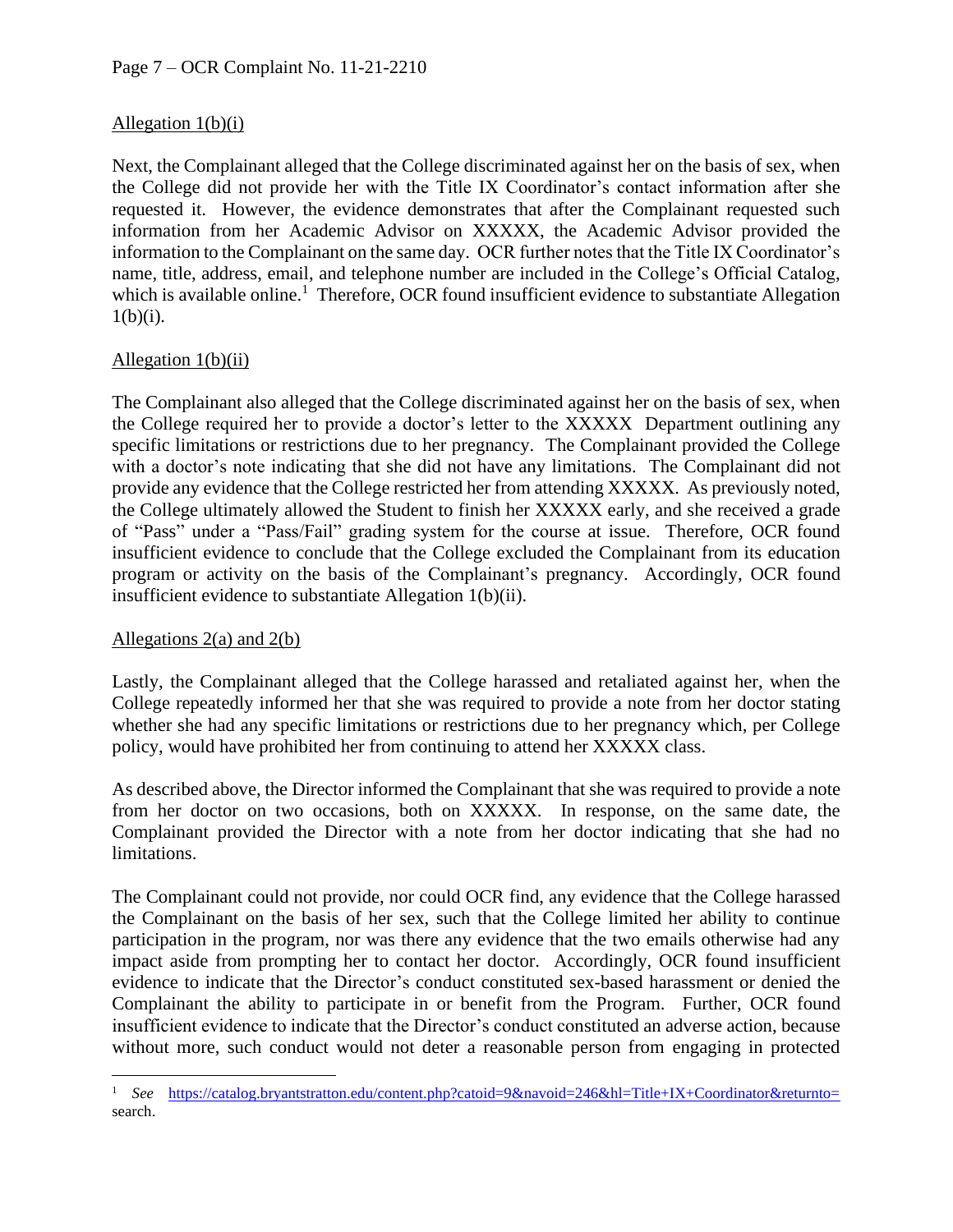activity (i.e., advocacy). Therefore, OCR found insufficient evidence to substantiate Allegations  $2(a)$  and  $2(b)$ .

## **Conclusion**

On January 7, 2022, the College signed the enclosed Resolution Agreement which, when fully implemented, will address the allegations investigated. The provisions of the Resolution Agreement are aligned with the allegations and the information obtained during OCR's investigation and are consistent with applicable law and regulation. The Resolution Agreement requires the College to adopt appropriate policies and procedures that are sufficient to ensure that students are not unlawfully excluded from the College's educational programs or activities based on their pregnancy, childbirth, false pregnancy, termination of pregnancy or recovery therefrom, including with respect to any student requests for reasonable adjustments on these bases. The Resolution Agreement also requires the College to provide training to relevant staff on the policies and procedures described above. Please review the enclosed Resolution Agreement for further details. OCR will monitor the College's implementation of the Resolution Agreement until the College has fulfilled the terms of the Resolution Agreement.

The Complainant has a right to appeal OCR's determination regarding Allegations 1(b)(i), 1(b)(ii), 2(a), and 2(b)within 60 calendar days of the date of this letter. The Complainant must submit an online appeal form [\(https://ocrcas.ed.gov/content/ocr-electronic-appeals-form\)](https://ocrcas.ed.gov/content/ocr-electronic-appeals-form) or a written statement of no more than 10 pages (double-spaced, if typed) by mail to the Office for Civil Rights, U.S. Department of Education, 400 Maryland Avenue SW, Washington, D.C. 20202; by email to [OCR@ed.gov;](mailto:OCR@ed.gov) or by fax to 202-245-8392. The filing date of an appeal is the date that the appeal is submitted online, postmarked, submitted by email, or submitted by fax. In the appeal, the Complainant must explain why she believes the factual information described here was incomplete or incorrect, the legal analysis was incorrect, or the appropriate legal standard was not applied, and how the correction of any error(s) would change the outcome. Failure to provide this information may result in denial of the appeal. OCR will forward a copy of the appeal to the College. The College has the option to submit a response to the appeal to OCR within 14 calendar days of the date that OCR forwarded a copy of the appeal to the College.

This concludes OCR's investigation of the complaint. This letter should not be interpreted to address the College's compliance with any other regulatory provision or to address any issues other than those addressed in this letter. This letter sets forth OCR's determination in an individual OCR complaint. This letter is not a formal statement of OCR policy and should not be relied upon, cited, or construed as such. OCR's formal policy statements are approved by a duly authorized OCR official and made available to the public. OCR would like to make you aware that individuals who file complaints with OCR may have the right to file a private suit in federal court whether or not OCR finds a violation.

Please be advised that the College must not harass, coerce, intimidate, discriminate, or otherwise retaliate against an individual because that individual asserts a right or privilege under a law enforced by OCR or files a complaint, testifies, assists, or participates in a proceeding under a law enforced by OCR. If this happens, the individual may file a retaliation complaint with OCR.